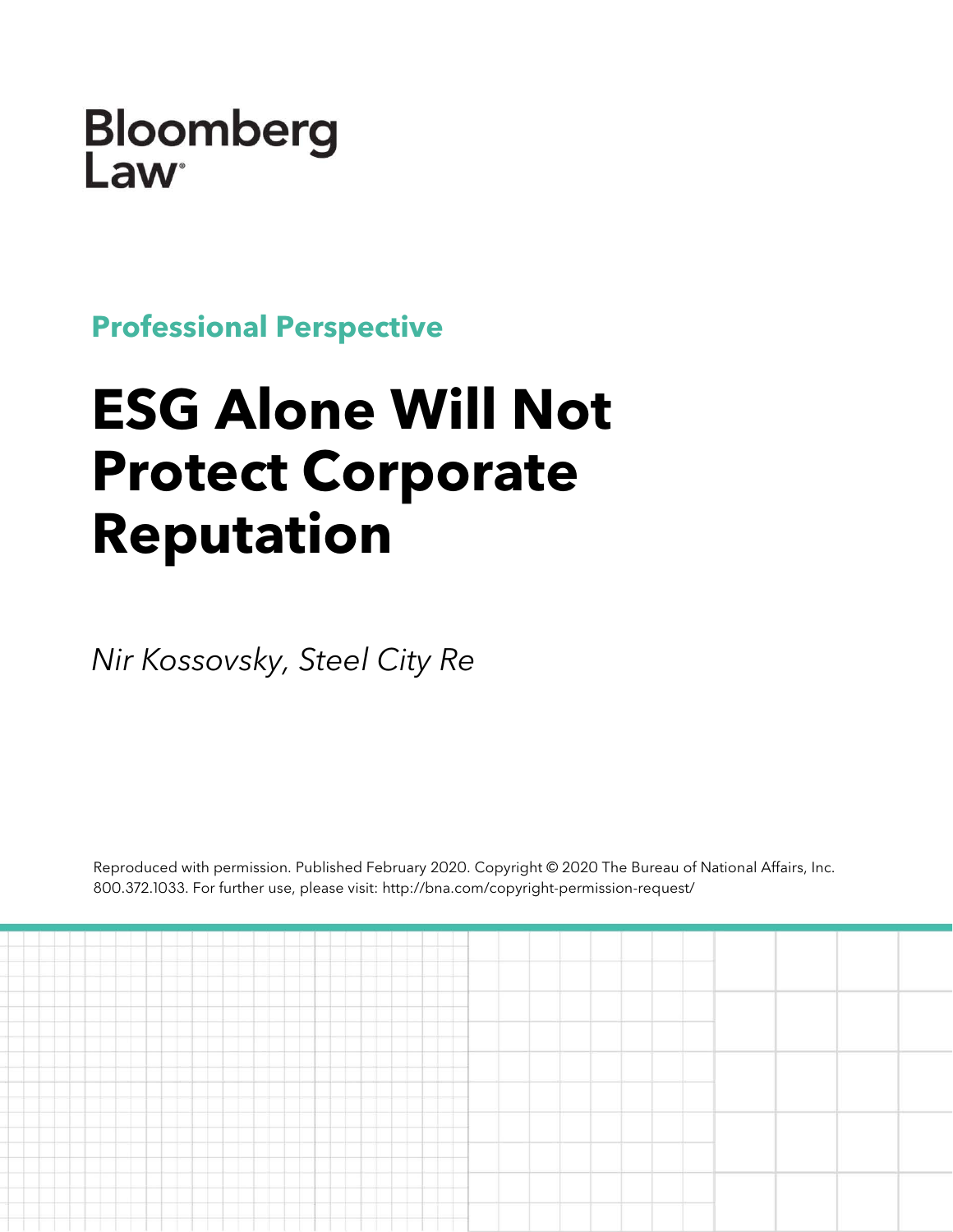# **ESG Alone Will Not Protect Corporate Reputation**

#### *Contributed by [Nir Kossovsky,](https://steelcityre.com/team-culture/) Steel City Re*

Nine out of 10 S&P 500 companies cite reputation as a material risk in public filings, according to research done by Steel City Re. This implies that most corporate boards accept that reputational risk is a peril warranting both risk management and governance oversight. The central question under consideration is whether an aggressive sprinkling of environmental, social, and governance (ESG) declarations will mitigate this material peril.

#### **Heightened Legal and Personal Stakes**

Reputation risk for more than a decade has been for businesses the ["risk of risks."](https://www.bloomberglaw.com/product/blaw/document/J6X5KT3V2804) Today, it's also become a personal risk to corporate leadership. A record number of CEOs lost their jobs last year. The numbers are trending even higher this year, according to Challenger, Gray & Christmas, a career tracking firm. According to PWC consultancy Strategy&, financial underperformance was the second-highest reason; the number-one reason was personal reputational impairment through ethical lapses. In no uncertain terms, the personalization of accountability for corporate missteps, legally and in the court of public opinion, poses significant personal financial risk for these individuals.

#### **Misunderstood Risks Lead to Underpowered Plans**

While most companies know reputation risk is something they need to address, some still do not seem to fully understand the broad reach of this peril. As evidenced by disclosures—or the lack thereof—in their proxy statements, most mistakenly believe it is simply a byproduct of negative media coverage and that marketers will "handle it." This marketing-based approach to risk management does not give enough weight to the proximate causes of the peril that lie in operational capacity and governance. It instead leans too heavily on the aspirational image that marketers project to generate positive publicity and feelings of goodwill among stakeholders.

Which brings us to the central problem with ESG. Like its sister acronym, GRC—governance, risk, and compliance—the three concepts do not have a natural operational corporate owner. Rather, they are owned by a collective of partners. For example, environmental and social issues touch on several different enterprise silos, each with their own corporate owners. While governance is a board matter owned nominally by the corporate secretary, risk is owned by legal, treasury, or a chief risk officer, and compliance is often the domain of audit. And thus, like CSR (corporate social responsibility), the least common denominator for all is marketing. Consequently, ESG is most often reduced to scores comprising facts and figures that, like financial tables, tell a story with all the appeal of a balance sheet.

The tragedy is that storytelling could, and should, be much more robust. It is a key element of reputation risk management, which at the end of the day is a battle for the mind of the stakeholder. But to be effective, there are two key features to a compelling risk management story.

The first is process controls. Reputation risk arises from the failures of processes. The story the company tells must not only address what it's doing to mitigate that risk, but also set stakeholders' expectations.

The second is that reputational risk is an emotional reaction to corporate behavior. It is the result of angry and disappointed stakeholders. Thus, the story told must be simple, easy to understand, and completely credible—credible by virtue of the process controls, as well as properly set expectations.

These two factors comprise the key to reputation risk mitigation—and a story that earns corporate leadership the benefit of the doubt and forgiveness. The basic facts and figures of ESG metrics alone don't cut it, since they may be disconnected from the core expectations of at least some key stakeholders.

A manufacturing company located in Oklahoma, for example, that discloses the financially material risk of tornado-related disruptions in its public filings might create a board oversight committee to determine how to mitigate that risk. The company's ESG scores might be boosted in an announcement of a large investment in global climate change research, but when a tornado, both real and figurative, hits and financial losses escalate, customers, vendors, creditors, investors, and regulators aren't going to care about a company's image campaigns. Marketing—sending the correct message after a disaster or a misstep—is a tactic in risk management, but reputation overall is an operational issue linked to stakeholder expectations.